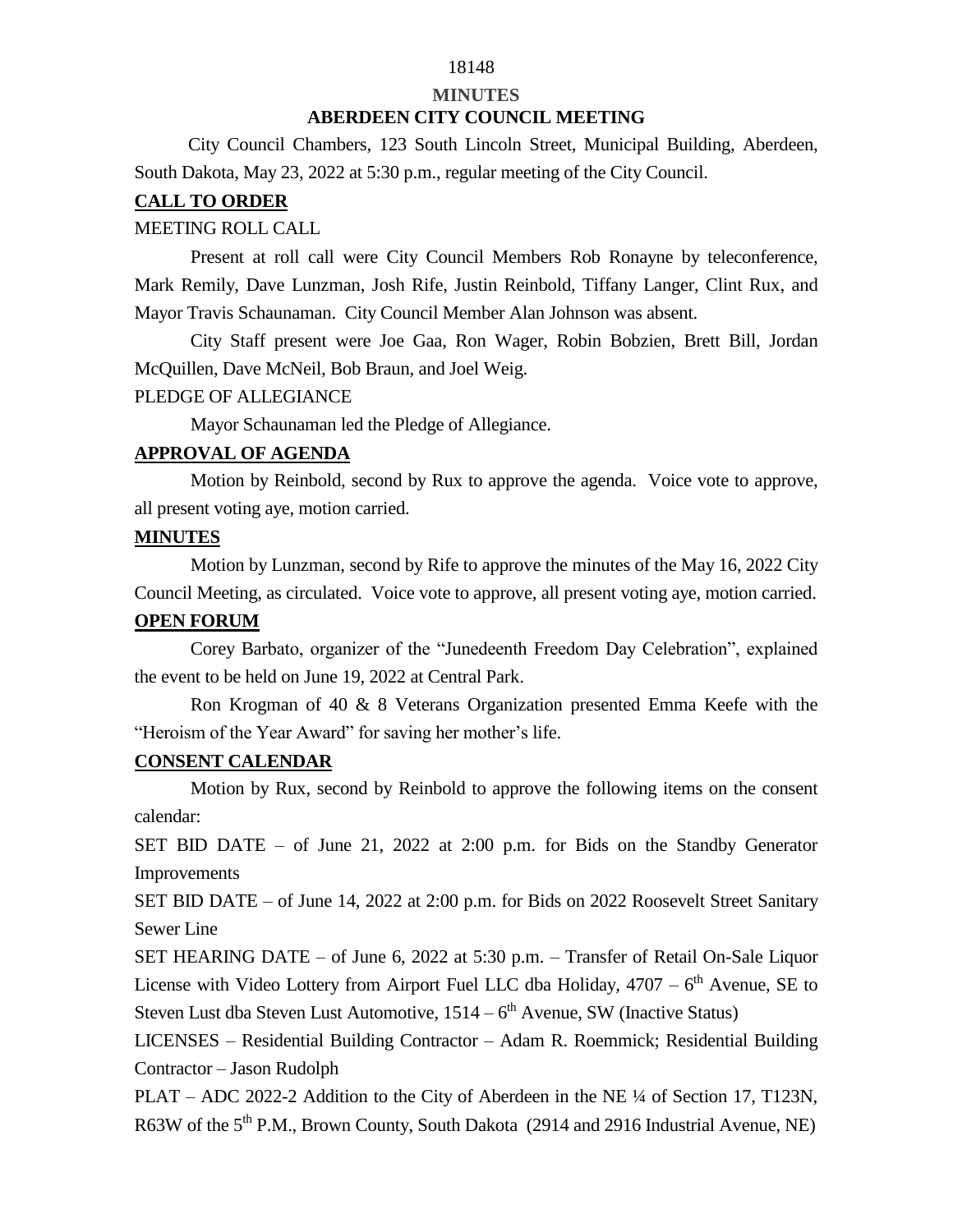REQUEST FOR STREET USE –  $17<sup>th</sup>$  Avenue, SE between South State Street and Marshall Road for Arts in the Park on June 19, 2022

REPORTS AND MINUTES FROM CITY BOARDS – Aberdeen Airport Board Meeting Minutes; Aberdeen City Planning Commission Meeting Minutes; Board of Zoning Adjustment Meeting Minutes; K.O. Lee Aberdeen Public Library Board of Trustees Meeting Minutes – receive and place on file

PROCLAMATION – "One Vine Day" June 5, 2022

Voice vote to approve, all present voting aye, motion carried.

### **NEW BUSINESS**

#### PUBLIC HEARING AND FIRST READING OF ORDINANCE NO. 22-05-01

Mayor Schaunaman opened a hearing on a petition from Dakota Equity Group, LLC to rezone property described as Lot 1, Briscoe Second Addition to Aberdeen in the SE ¼ of Section 13, T123N, R64W of the  $5<sup>th</sup>$  P.M., Brown County, South Dakota (224 – 1<sup>st</sup> Avenue, SE) from (I-2) District Unrestricted Industrial District and (C-3) Central Business District/(R-4) Special Density Residential District to (C-3) Central Business District/(R-4) Special Density Residential District. City Planning/Zoning Director Brett Bill said that the petitioner requested the property be rezoned to eliminate split zoning which would permit future residential living space above the existing commercial space. No public comments were received so Mayor Schaunaman closed the hearing. Motion by Rife, second by Rux to approve first reading of Ordinance No. 22-05-01 to rezone the property as requested. Roll call vote to approve, all present voting aye, motion carried.

# FIRST READING OF ORDINANCE NO. 22-05-02

City Attorney Ron Wager presented Ordinance No. 22-05-02 repealing sections of City Code duplicative of existing statutues or which duplicate another section. Wager indicated that the goal was to eliminate unnecessary City regulations and duplications of existing statutes found in South Dakota Codified Law. Motion by Remily, second by Reinbold to approve first reading of Ordinance No. 22-05-02 repealing sections of the Aberdeen City Code which are duplicative of existing South Dakota statutes or another section. Roll call vote to approve, all present voting aye, motion carried.

# REQUEST TO PURCHASE FUELS OFF STATE CONTRACTS

City Engineer Robin Bobzien requested approval to purchase fuels for the Public Works Department from State Contracts for this area. Bobzien explained that Harms Oil and Vollan Oil Co. have both agreed to supply the fuel at State fuel prices. Motion by Reinbold, second by Rux to approve the purchase of 2022-2023 fuels from the State Contracts with Harms Oil and Vollan Oil Co. as recommended by the City Engineer. Roll call vote to approve, all present voting aye, motion carried.

# REQUEST TO PURCHASE TORO MOWERS FROM MTI DISTRIBUTING

City Engineer Robin Bobzien requested approval to purchase two new Toro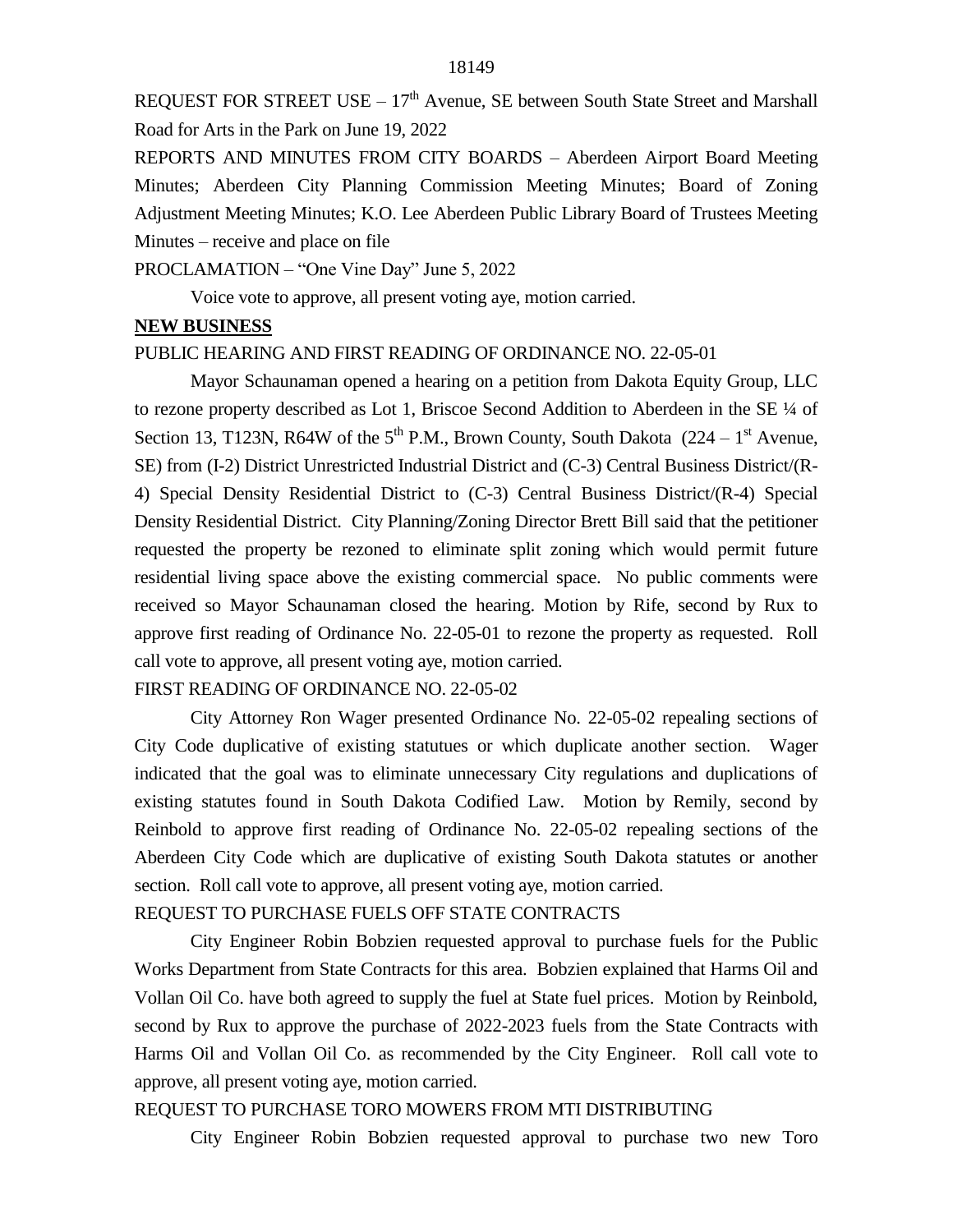Groundmaster 3300 Mowers from MTI Distributing of Minnesota for the Public Works – Street and Utility Storm Departments in the total amount of \$62,517.00 through the Minnesota State Contract bid process. Motion by Rux, second by Lunzman to purchase two Toro Mowers in the total amount of \$62,517.00 from MTI Distributing as recommended by the City Engineer. Roll call vote to approve, all present voting aye, motion carried.

# PAYMENT REQUEST FOR ACCESSIBLE QUADRANT IMPROVEMENTS PROJECT

City Engineer Robin Bobzien requested approval of Payment #1 in the amount of \$65,196.55 to CWF Masonry & Construction for work on the Accessible Quadrant Improvements Project. Motion by Rife, second by Lunzman to approve of Payment #1 in the amount of \$65,196.55 to CWF Masonry & Construction for work on the project. Roll call vote to approve, all present voting aye, motion carried.

# CHANGE ORDER/PAYMENT FOR MELGAARD ROAD/LAWSON STREET TRAFFIC SIGNALS PROJECT

City Engineer Robin Bobzien requested approval of Change Order #2 in the amount of (-\$55,748.00) and Payment #3 in the amount of \$4,408.17 to Ringgenberg Electric for the work on the Melgaard Road and Lawson Street Traffic Signals Project. Motion by Rux, second by Remily to approve Change Order #2 in the amount of (-\$55,748.00) and Payment #3 in the amount of \$4,408.17 to Ringgenberg Electric for work on the project. Roll call vote to approve, all present voting aye, motion carried.

### PRESENTATION OF CHAMBER OF COMMERCE MARKETING ACTIVITIES

Lisa Anderson, Chamber Marketing Director, presented the Aberdeen Chamber of Commerce Marketing updates.

# **REVIEW AND APPROVAL OF CLAIMS AND PAYROLL**

Motion by Lunzman, second by Remily to approve payment of the bills listed for May 23, 2022 and payroll for the period from May 8, 2022 through May 21, 2022.

Bills having been audited by the Finance Officer and fully itemized and authorize the Mayor or City Manager to sign, and the Finance Officer to countersign, all warrants for payment of the following approved bills: Depository Trust 3,442.50; Jacob Schloe 30.77; Steven Ballinger 23.63; Jeff Andrews 25.82; Charles Miller 41.48; Todd Cunningham 21.16; Rusty Flack 38.34; Erdmann Properties 26.23; Northwestern Energy 150,000.00; Northern Electric 10,000.00; Dependable Sanitation 23,941.17; American News 234.00; MARCO Technologies LLC 62.16; RDO Equipment Co. 392.55; Quality Welding Inc. 249.31; Direct Automation LLC 3,564,27; Auto Value Parts/Hedahls 1,993.81; Sanford Health Occupational 4,680.00; Dakota Supply Group 109.47; Midstates Group 49.55; Ringgenberg Electric Inc. 418.37; SHARE Corp. 4,979.22; Crawford Trucks & Equipment 650.87; Stan Houston Equipment Inc. 1,685.61; Brad Ziegler 80.00; Paula Nelson 54.00; Fastenal Company 1,327.66; Banner Associates Inc. 287,475.00; Mattern Electric 1,011.76; Tim Reed 1,150.00; Dependable Sanitation 178.00; Titan Access Productivity 18.57; Executive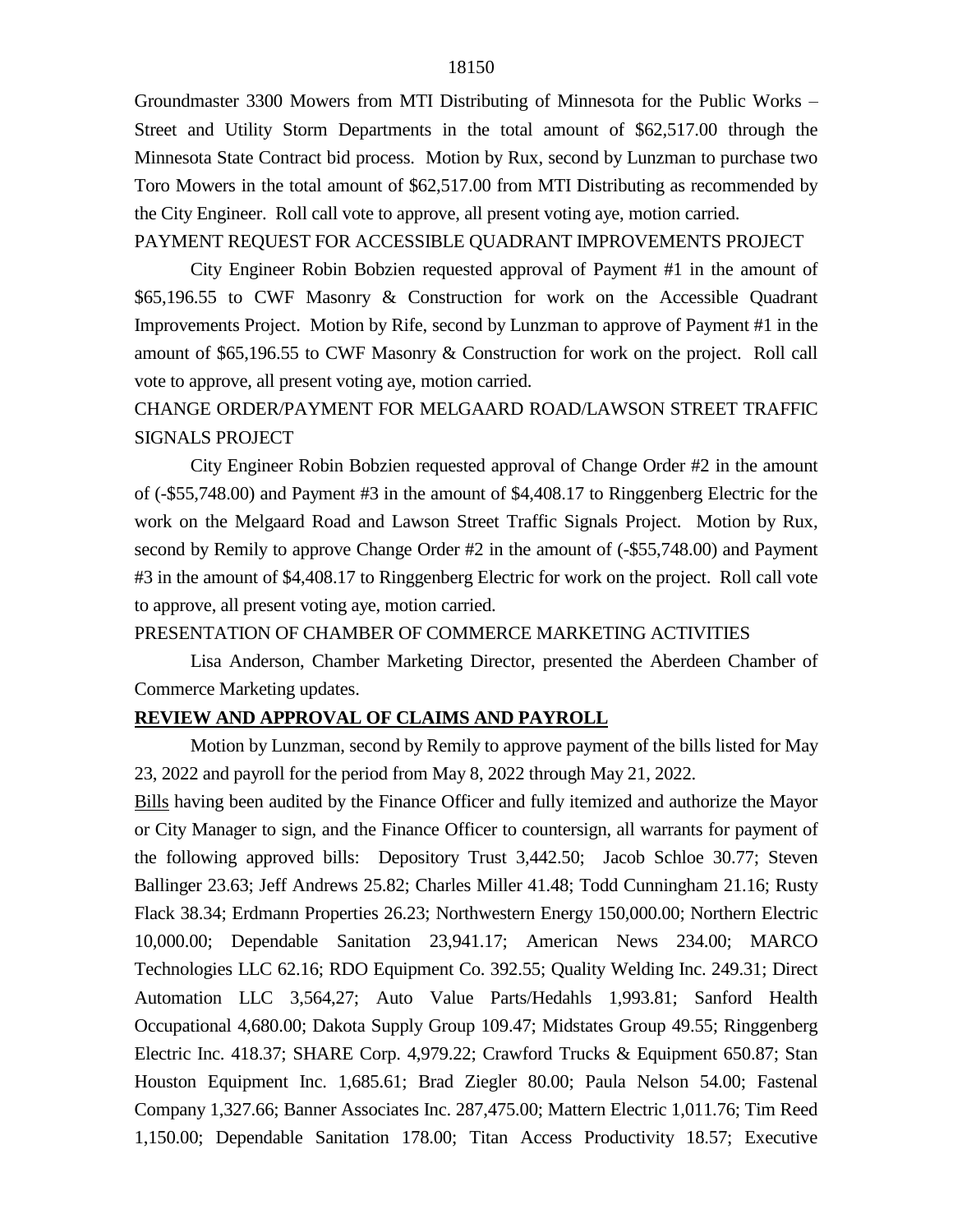Management 60.55; Landon Seaman 220.00; US Postal Service 2,741.09; Pierson Ford-Lincoln-Mercury 113.85; NVC 263.52; Kirk's Auto 2,777.83; SD One Call 181.44; Quill Corp. 53.81; Federal Express Corp. 15.89; Century Business Products 70.00; Menards Inc. 489.87; Aqua Pure Inc. 325.00; Dakota Fluid Power Inc. 1,264.58; ATCO International 149.85; Matheson Tri-Gas Inc. 70.40; POMP's Tire Service 204.95; SD Public Assurance Alliance 462,714.44; Brett Bill 54.00; Best Western Ramkota 154.00; North Central Rental/Leasing 7,046.94; Aberdeen Chrysler Center 276.01; Aramark Uniform Service 156.23; Butler Machinery Co. 208.37; GRAINGER 226.84; Geffdog Designs 285.08; Jefferson Partners LP 891.53; David Dosch 54.00; Crescent Electric Supply 454.78; Tri-State Water Inc. 27.00; United Parcel Service 164.11; James Valley Coop. Telephone Co. 41.94; Core & Main LP 23,539.71; Matthew Hovendick 220.00; Specialty Mfg. Co. 6.98; Cummins Inc. 1,166.68; Runnings Supply Inc. 462.58; Interstate Battery 255.90; Jordan Busche 220.00; ODP Business Solutions LLC 238.16; VIBE Test, Inc. 1,010.00; SODEXO 66.00.

Payroll for the period from May 8, 2022 through May 21, 2022 and city share of social security, old age & survivor's insurance, retirement, health and life insurance: EFTPS 146,236.89; SD Retirement 83,705.63; Governing Body 3,351.93; City Manager 8,364.06; City Attorney 7,579.88; Finance 11,222.88; HR 8,033.24, Building 1,887.36; Computer 5,067.50; Planning/Zoning 16,499.35; Engineering 14,665.19; Police 140,517.29; Fire 123,005.76 , Housing/Building 7,233.75; Street 36,582.43, Jennifer Clark 16.75 hr.; Traffic 7,905.37, Jaden Karst 16.50 hr.; Solid Waste 23,501.38, Jace Kroll 16.00 hr., Maxwell Geditz 16.25 hr.; Transportation/Ride Line 21,168.24; Library 27,899.19, Anna Moser 40.27 hr.; Parks, Rec & Forestry 140,821.10, Stacy Morman 18.27 hr., Ian Ahlberg 13.25 hr., Aleigha Allison 11.00 hr., Claire Angerhofer 14.50 hr., Kamryn Arneson 11.00 hr., Jack Artz 12.75 hr., Ashtyn Bahr 13.00 hr., Brock Baker 13.50 hr., James Behan 12.00 hr., Imogen Bengs 11.25 hr., Mercedes Bengs 11.25 hr., Tyler Berndt 11.25 hr., Grant Beyer 13.00 hr., Ashlyn Beyers 11.50 hr., Jayden Biegler 12.00 hr., Natalie Biel 11.00 hr., Olivia Black 12.00 hr., Reagan Blackburn 11.00 hr., Kaylee Block 11.00 hr., Emily Bockorny 11.25 hr., Elizabeth Brakefield 15.00 hr., Andrew Brennan 13.75 hr., Ashley Brockhaus 15.00 hr., MacKinley Bruemmer 13.25 hr., Lilly Bryant 11.00 hr., Jeminie Cantalope 17.00 hr., Jett Carlson 13.00 hr., Kaden Clark 14.00 hr., Kylie Clemens 12.00 hr., Grayce Comes 11.00 hr., Reese Comstock 13.00 hr., Corina Conklin 11.00 hr., Jaci Cox 13.00 hr., Kaitlyn Crawford 11.00 hr., Logan Cybulski 12.00 hr., Faith Danielson 11.00 hr., Morgan Dannen 14.00 hr., Cloe Daugherty 11.00 hr., Emma DeRouchey 12.00 hr., Olivia DeRouchey 12.00 hr., Abigail DeVries 11.00 hr., Jocelyn Dockter 11.00 hr., Livia Douglas 13.25 hr., Carter Dreyer 11.75 hr., Talen Dutenhoeffer 13.25 hr., Kaylee Efraimson 13.00 hr., Cooper Eisenbeisz 13.00 hr., Taryn Emery 11.75 hr., Bryce Landon Fischer 12.00 hr., Peyton Fisher 13.75 hr., Jozlyn Franks 11.00 hr., Meredith Friedrichsen 14.25 hr., Dylan Gabriel 12.25 hr., Isabella Gauer 12.25 hr., Madyson Gillen 11.25 hr., James Griffin 12.25 hr., Laney Gonsor 13.25 hr.,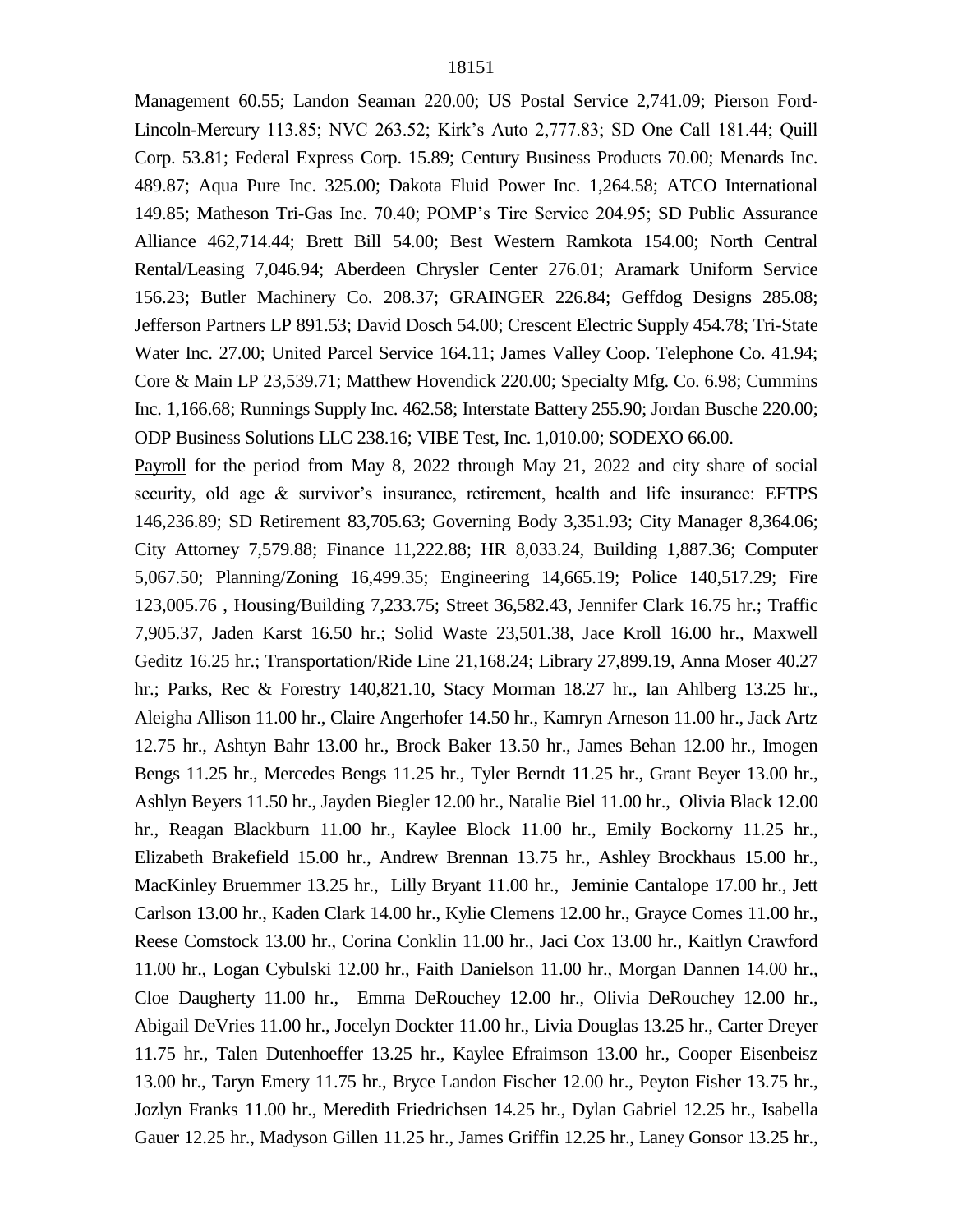Zach Gonsor 14.00 hr., William Goscicki 12.00 hr., Jordan Grieben 11.00 hr., Parker Grieben 12.25 hr., Stanley Haskins 12.00 hr., Sidney Hansen 13.75 hr., Zachary Hanson 12.25 hr., Zoe Hardwick 13.00 hr., Andrew Hase 12.00 hr., Kiera Haugen 12.00 hr., Zachary Haugen 13.00 hr., Gavin Heier 12.25 hr., Cason Hellwig 13.25 hr., Sophia Hoeft 12.00 hr., Kylee Hoffmann 12.25 hr., Stephanie Holscher 12.00 hr., Katrina Holzkamm 11.00 hr., Alexia Hoven 12.25 hr., Eilene Hulscher 11.00 hr., Ruth Hulscher 11.00 hr., Jordyn Jensen 12.00 hr., Palmer Johnson 13.00 hr., Lauren Joosten 11.00 hr., Andrew Jorgenson 12.25 hr., Alexis Ketterling 12.00 hr., Ashlyn Kiefer 11.00 hr., Jacob Klemme 12.00 hr., Rachel Knapp 12.75 hr., Samuel Koch 14.00 hr., Grace Kuch 13.00 hr., Jaxon Ladner 13.00 hr., Alexis LaFave 13.25 hr., Gavin Lane 13.00 hr., Ember Leidholdt 11.00 hr., George Lemer 13.00 hr., Parker Lemer 13.25 hr., Isabelle Loecker 12.00 hr., Angelina Lopez 11.00 hr., Zachariah Lopez 13.00 hr., Miranda Maas 12.25 hr., Eva Madsen 11.00 hr., Aaron Malsbury 15.00 hr., Sara Mangan 14.50 hr., Kyra Marcuson 13.25 hr., Madisen Martin 11.00 hr., Isabella Martinez 12.25 hr., Jennifer McDermid 12.00 hr., Lisa McNeely 12.00 hr., Stella Meier 13.00 hr., Dominic Miller 12.00 hr., Makylie Miller 11.25 hr., Anna Mitzel 11.00 hr., Evelyn Moe 11.00 hr., Nelson Moench 12.00 hr., Grace Nelson 12.75 hr., Taryn Nieman 13.25 hr., Ava Nilsson 13.25 hr., Leigha Osborn 12.00 hr., Andrew Perleberg 12.00 hr., Chase Petersen 13.50 hr., Abigail Pietz 12.50 hr., Kailyn Poppen 13.00 hr., Maxwell Prehn 12.00 hr., John Quinn 12.00 hr., Sadie Raap 13.25 hr., Jayden Reecy 13.00 hr., Ashton Remily 13.25 hr., Dagny Ritter 12.25 hr., Hunter Robinson 13.00 hr., Ava Rott 13.25 hr., Jackson Rott 13.25 hr., Ellis Russell 13.00 hr., Mitchell Rux 12.75 hr., Elizabeth Ryan 15.00 hr., Kaylene Sauer 12.00 hr., Libby Scepaniak 12.00 hr., Matthew Scepaniak 14.00 hr., Tabor Schabot 13.75 hr., Hannah Schentzel 13.00 hr., Kaelyn Schutter 12.00 hr., Lee Schwagel Jr. 12.00 hr., Bethany Severson 11.00 hr., Jessemy Sharp 14.00 hr., Austin Sichmeller 13.00 hr., Caiden Siebert 11.00 hr., Kara Sinar 13.75 hr., Donald Soderlund IV 13.00 hr., Austin Sprinkel 12.25 hr., Thomas Stickelmyer 13.00 hr., Alli Stoltenburg 13.00 hr., Bryan Taylor 12.00 hr., Renee Thayer 11.00 hr., Alison Theis 12.00 hr., Addyson Thorstad 11.00 hr., Courtney Thorstenson 11.00 hr., Taryn Thorstenson 12.00 hr., Cade Trenhaile 13.00 hr., Kira Udell 11.00 hr., Sophia Uttermark 11.25 hr., Cody Voegeli 16.00 hr., Ashley Vogel 13.25 hr., Coen Vogel 13.00 hr., Kiera Weisser 11.00 hr., Emma Weiszhaar 11.00 hr., Christian Wells 13.00 hr., Jasmine Whitecrane 12.25 hr., Boyd Willems 13.00 hr., Landon Zikmund 13.00 hr.; Airport 20,323.14, Gary Suedmeier 21.19 hr.; Pipe 34,551.73, Dawson Brandner 16.75 hr., Leroy Conn 19.20 hr., Kobe Busch 16.50 hr.; Water Treatment 21,692.28; Meter 1,808.64; Water Reclamation 21,960.75; Pump 9,299.23, Larry Hettich 16.50 hr., Brendan Roso 16.50 hr. Roll call vote to approve, Ronayne, Remily, Lunzman, Rife, Reinbold, Langer, Mayor Schaunaman voting aye, and Rux voting aye but abstaining on payroll item for Mitchell Rux, motion carried.

## **CITY MANAGER'S REPORT**